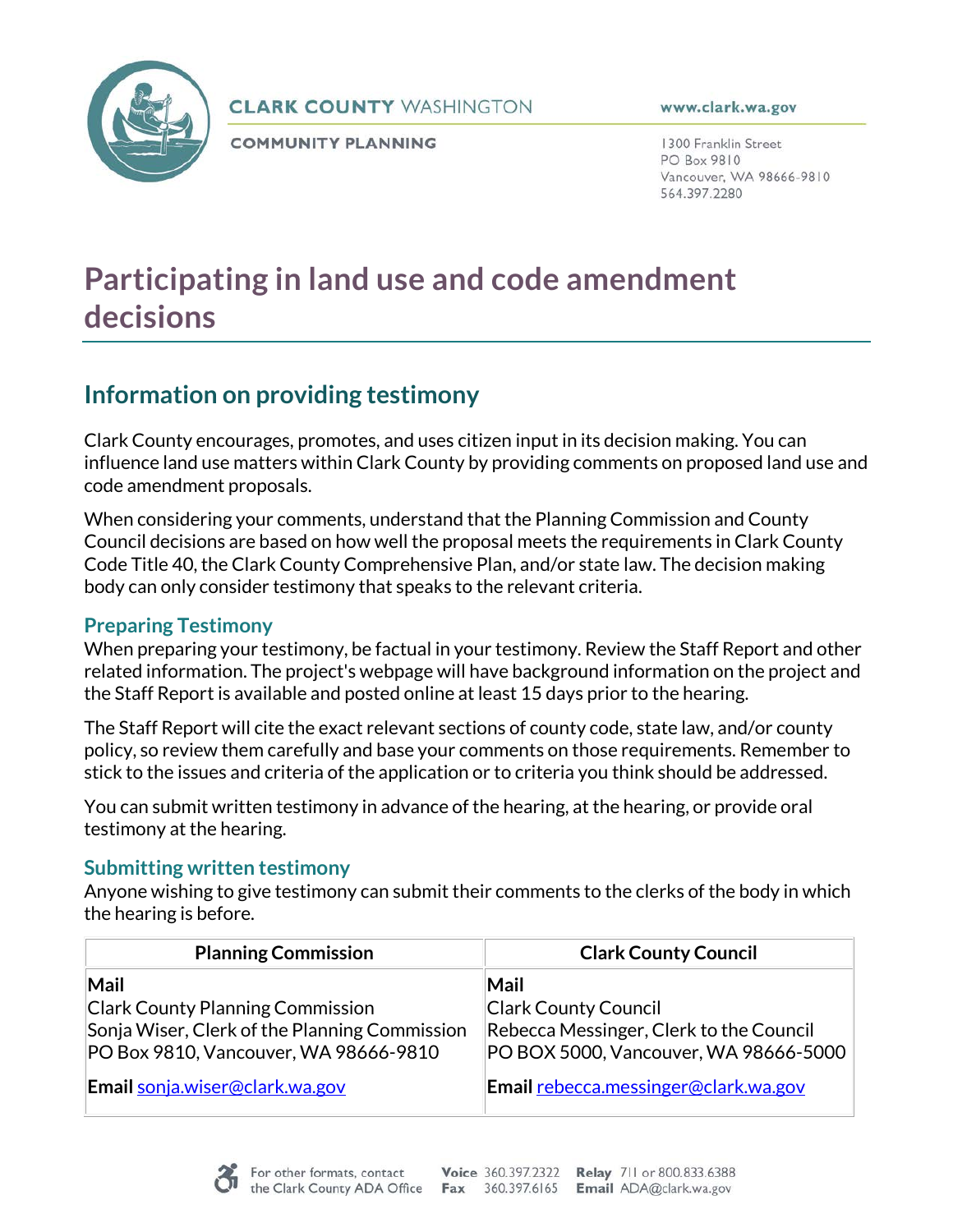### **Providing testimony at the hearing**

Public hearings are usually held in the Public Service Center's 6th floor hearing room at 1300 Franklin St., Vancouver. Sign in sheets to testify are available on a table in the room. Please fill in all of the requested information if you would like to testify. If you have indicated a desire to speak, your name will be called during the public comment portion of the hearing.

#### **Know what to expect at the hearing**

You may want to consider watching a Planning Commission or County Council hearing on CVTV to help familiarize yourself with the hearing procedures. The **Planning** [Commission](https://www.clark.wa.gov/community-planning/planning-commission-hearings-and-meeting-notes) and [County Council](https://www.clark.wa.gov/council-meetings) websites include links to videos of previous Planning Commission and Council hearings that you can view online.

# **Tips on testifying**

Effective speakers use clear, direct language. Do not feel you need to use legal jargon when preparing your comments. It often helps to create an outline of your testimony. Base your outline on the relevant approval criteria. How does the proposal meet or not meet the approval criteria? It is also a good idea to rehearse and note how long it takes you to make your comments. Typically, testimony is limited to 3 minutes to ensure that all present have an opportunity to testify.

Please remember that personal attacks toward any participants, including those running the meeting, county staff, the applicants, or any audience members, are inappropriate and tend to draw attention away from the important issue-specific points you wish to make. Direct your comments to the decision making body (Planning Commission or County Council) rather than staff, the applicant, or other people that testified.

**Be complete, and concise.** Decision makers are generally inundated with information. They appreciate short, concise comments. Presenting them with 50 pages of material on the night of the meeting does not afford them enough time to adequately review the information you want them to have. If you are providing oral testimony, it is helpful to the hearing participants to receive a copy or outline of your comments. This is a good strategy for expanding on limited time at the podium. Some testifiers deliver a shorter version of a longer written piece that they hand out. It is helpful to bring 10 copies of your written materials.

**Be clear about your position**. Do you agree with the staff recommendation? If not, what parts do you oppose? Instead of repeating information that you feel has been adequately addressed by someone else, state your agreement with another's comments. It is more than OK to disagree with the staff recommendation or any testimony provided at the hearing; the decision makers want to hear from all sides.

**Testifying as a group.** If you are representing a group of people or an organization, state this fact at the outset of your presentation. In your testimony, clarify your role and interest in the application. Instead of each group member restating the same issue, it is much more effective to have each group member address a different issue and to state that they support the previous testimony on an issue.